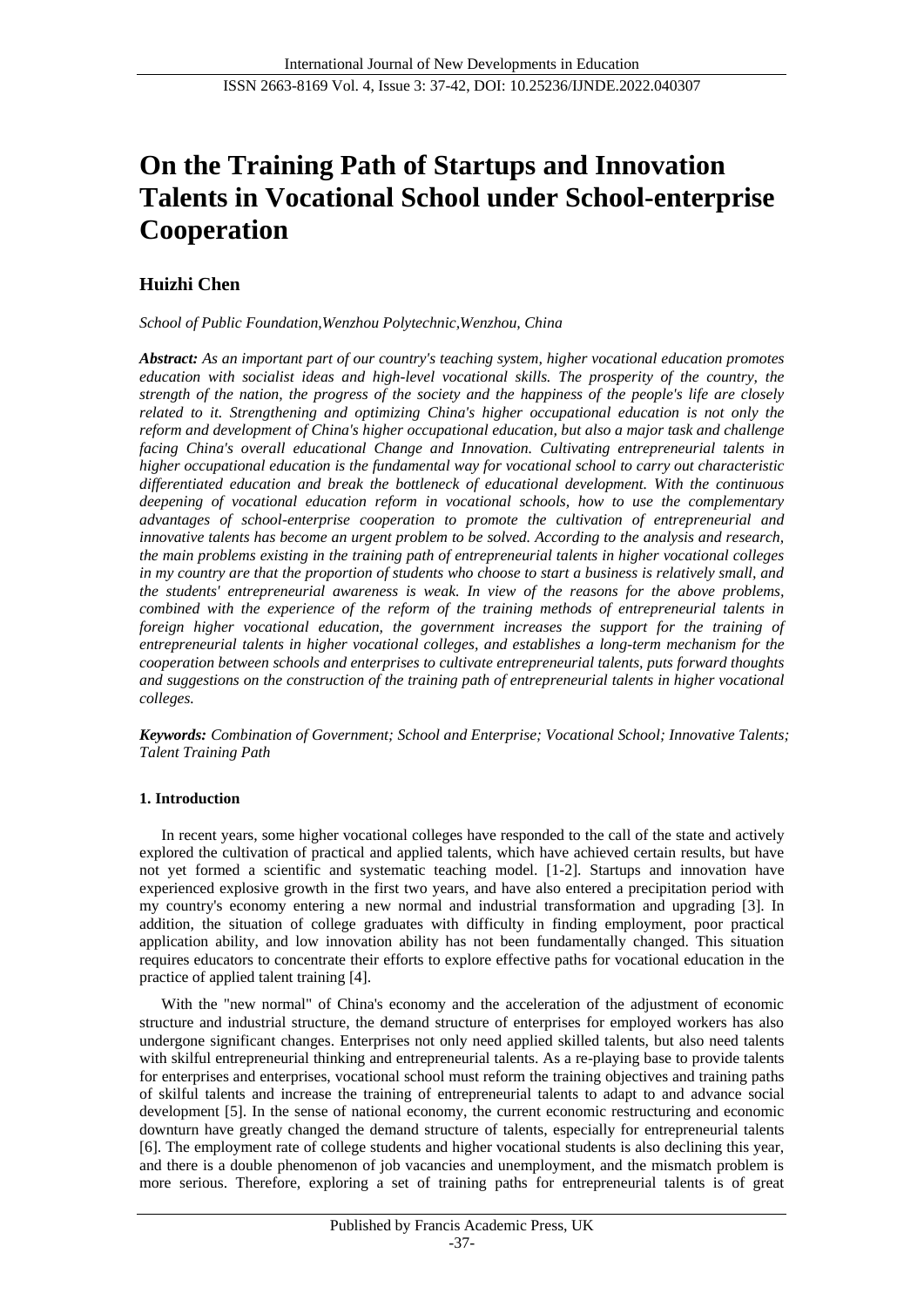significance to alleviate employment and eliminate the mismatch between people and jobs [7]. With the increasingly severe employment situation of college graduates and diversified employment modes, it has become an important task for the reform and development of talent training mode of higher education in China to comprehensively carry out effective entrepreneurship education, cultivate entrepreneurial talents and make more college students take self-employment as their choice to realize their life value [8].

## **2. Problems Existing in School-Enterprise Cooperation to Cultivate Startups and Innovation Talents**

## *2.1. Vocational School Do Not Pay Enough Attention to Vocational Education*

The employment of college students has always been a difficult problem, and entrepreneurship is even more difficult [9]. Based on this fear of difficulties, most college students lack entrepreneurial awareness, coupled with the pressure of the external environment, it is difficult to support their entrepreneurial dream, so they can only choose to give up the road of entrepreneurship [10]. At the same time, some vocational school believe that vocational education should be a matter of undergraduate colleges, which is difficult to implement for students in vocational school, and do not pay enough attention to the "Internet +" College Students' startups and innovation related competitions, resulting in insufficient investment in capital and other resources and insufficient support in policy and technology. The talent training mode guided by the needs of enterprises began to be widely implemented. However, while improving the employment rate of students, this training mode is bound to lead to the "orientation" and "format" of talents, which greatly limits the startups and innovation ability of students.

As a higher vocational college, its development foundation, service orientation, student source characteristics and training goals determine its professional orientation of talent training. Many vocational school fail to set up majors according to the actual needs of talents at different stages of social development, and the course content fails to break the logical relationship of disciplines and implement modular design. Each course set in the teaching plan specifies the teaching content and course hours in detail. Although it ensures a unified quality standard for education and teaching, it also has negative effects such as lack of freedom and encouragement, resulting in a dull educational atmosphere. In terms of teaching methods, the combination of learning and use cannot be achieved. The single goal of education and training and the single curriculum structure limit the development of students' personality. This lack of comprehensive application of basic theory and professional knowledge to practice teaching mode causes students to feel bored with learning, and erodes students' enthusiasm and motivation to innovate. The current education plan spends the main study time on instilling book knowledge, and does not pay attention to cultivating students' scientific research ability, creativity and innovation ability, imagination and innovation ability while business learning. Vocational colleges should attach importance to practical teaching, take professional construction as the guide, discipline construction as the support, and curriculum reform as the center to study new paths for startups and innovation talent training models.

#### *2.2. The Combination of Government, School and Enterprise Is Not Close*

Entrepreneurship education is a systematic project. It is difficult for schools or enterprises alone to be fully qualified for this project. Enterprises and schools have started to cooperate in various aspects in Industry-University-Research, and sending some of them is a good start for cultivating entrepreneurial talents. However, at present, the cooperation among government, schools and enterprises still has the problems of unclear and imperfect institutionalized system: the unclear division of power and interests makes it difficult for the benefit sharing and risk sharing mechanism to play its full role; Leading to unstable long-term cooperation; What clever colors the government should play in school-enterprise cooperation and what interventions it should take are all issues that need further rationalization. There are still many social factors interfering in the cooperation between government, schools and enterprises. The cooperation between government, schools and enterprises is still three loose independent parties, and it is difficult to form close cooperation. The sub-players of a system can't coordinate with each other, which will definitely lead to the poor function of the whole system. The cooperation between government and enterprises will definitely affect the Cultivate entrepreneurial talents. The cultivation system of entrepreneurship education is shown in Figure 1.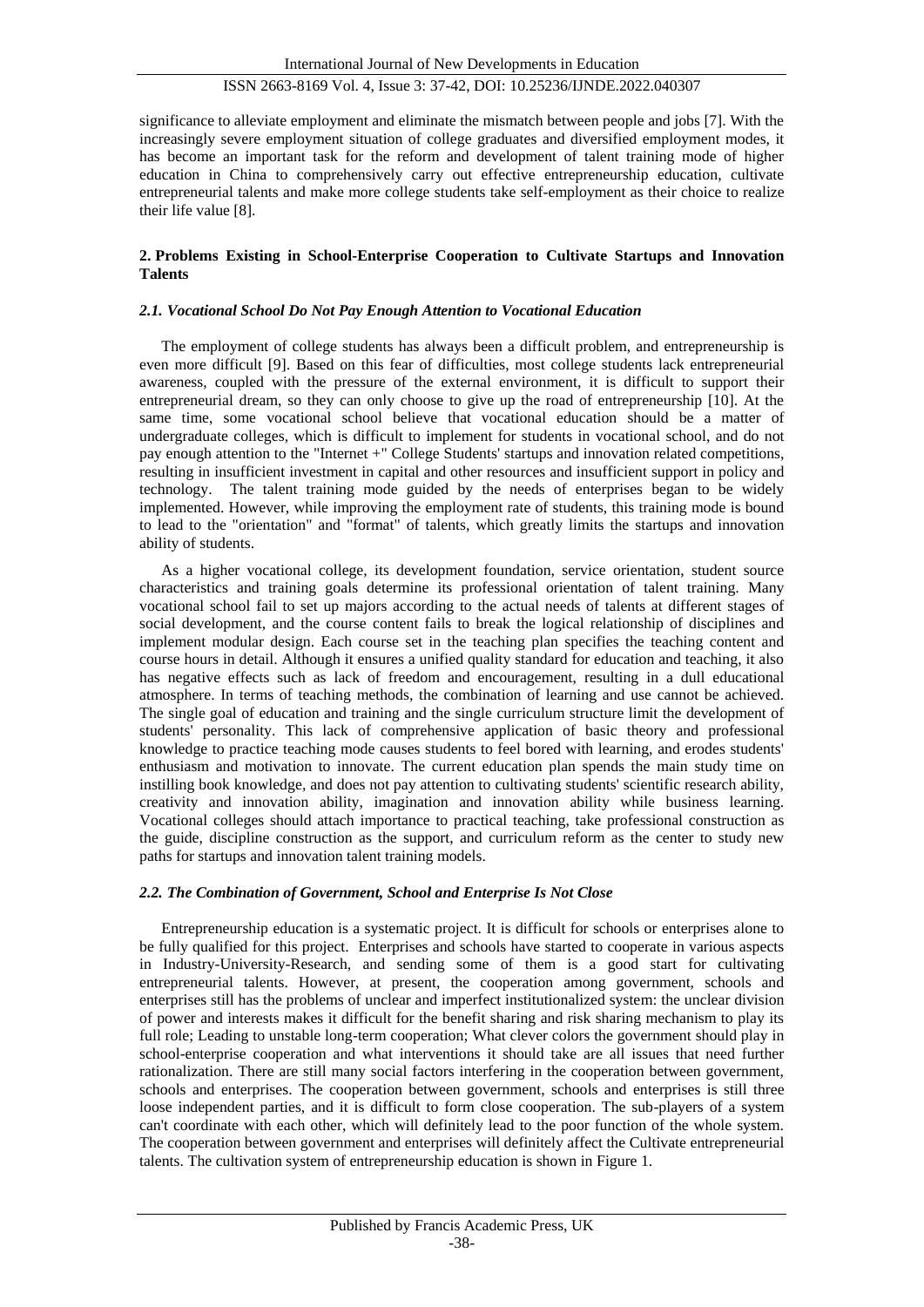

*Figure 1: The training system of vocational education*

Although with the change of the situation, the leaders and teachers of the college have begun to realize the importance of cultivating creative talents, there is a lack of unified and rigorous scientific planning, which is embodied in the following aspects: the lack of a logical and skillful guiding ideology of entrepreneurship education theory; Lack of professional entrepreneurship education curriculum design and training method research, lack of a team of teachers with rich entrepreneurial experience and educational means, and lack of a better means of entrepreneurship education publicity. It has not paid enough attention to students' entrepreneurship. Even many college leaders and teachers do not support students' entrepreneurial activities. Under the current situation of oversupply of low-end human resources and lack of high-end entrepreneurial talents, only paying attention to the problem of industrialization can not fully solve the problem. Only cultivating students' creative consciousness and entrepreneurial enthusiasm. At the same time, the author also found in the investigation and interview that the majority of teachers in the college have entrepreneurial experience and creative consciousness, and the teachers have insufficient understanding of entrepreneurship. These are stumbling blocks to students' entrepreneurship.

## **3. Build a New Path for the Cultivation of Startups and Innovation Talents under School-Enterprise Cooperation**

#### *3.1. Increase the Emphasis on Vocational Education*

First of all, we should establish school-enterprise partnership and give strong support in terms of capital, policy and technology. Vocational school should conduct in-depth communication and cooperation with enterprises, improve the soft and hard environment of vocational education, build a good platform for communication and open learning, and truly achieve resource sharing and integration of industry and education. Vocational school can send students to enterprises for learning and practice by means of post practice, school enterprise order classes, project research and development, which can greatly improve students' innovative consciousness and skills. At the same time, enterprises can also come to the school to carry out entrepreneurship lectures and training, truly guide students to participate in real entrepreneurship projects and related startups and innovation competitions, and enable students to achieve real zero distance contact with enterprises, so as to improve students' entrepreneurial interest and ability. Students' willingness and ideas for startups and innovation should be encouraged and supported by policies and funds. Teachers with outstanding achievements in vocational education should be encouraged and supported by vocational school. For example, the students they bring have achieved excellent results in the "Internet +" startups and innovation competition, or the students they bring have outstanding performance in startups and innovation projects, Instructors should get extra points and promotion in professional title evaluation or other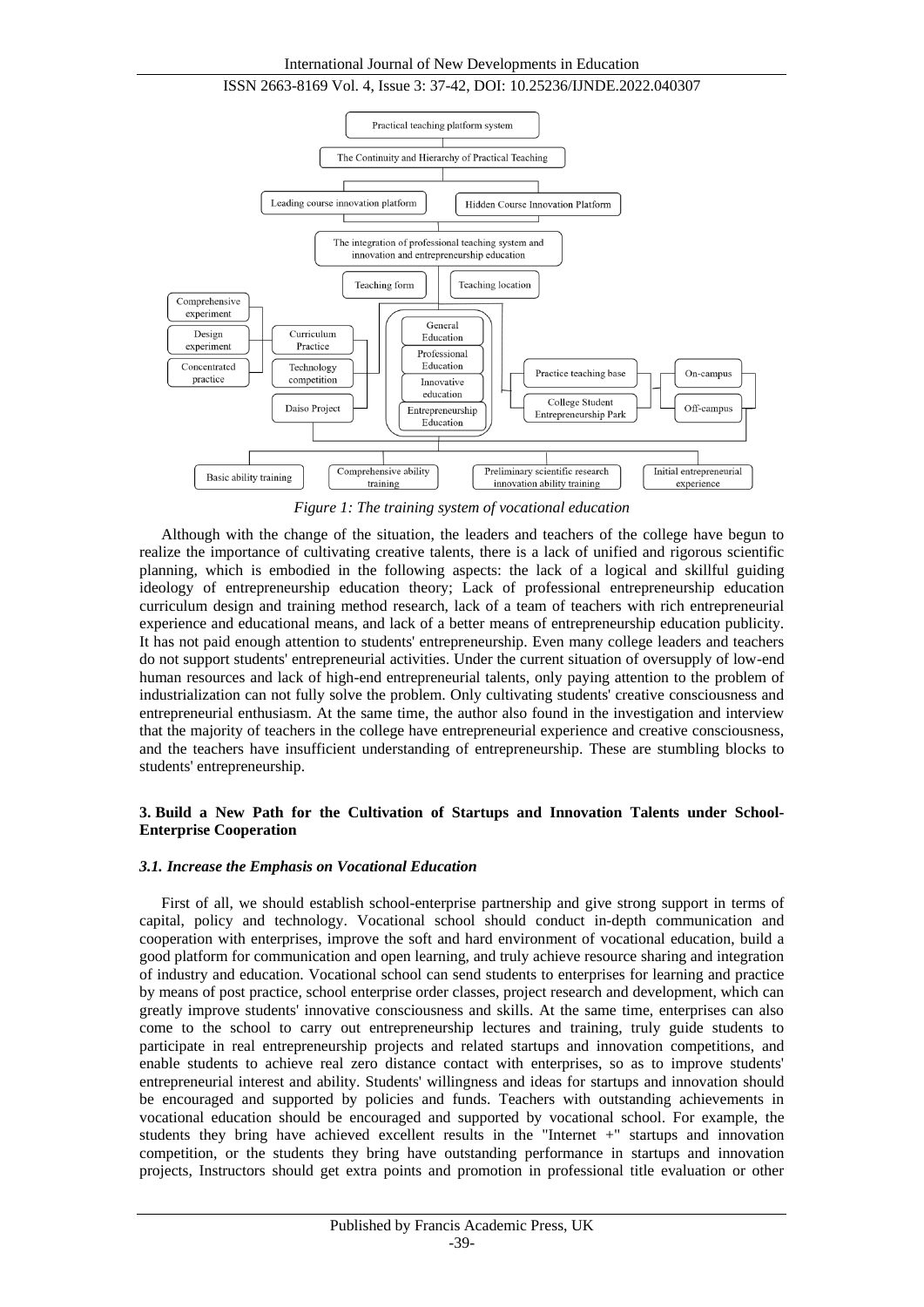aspects. Thirdly, vocational school should make a breakthrough and change in the concept of vocational education. The core competence system of entrepreneurial talents is shown in Figure 2.



*Figure 2: Core competence system of entrepreneurial talents*

Vocational education is integrated into teaching management, and the curriculum is the core. Vocational education is embedded in the curriculum system of professional education, and the practice link should be strengthened to establish a good environment combining teaching and practice. For example, in terms of talent training mode, vocational school adopt a tutor system education method, and students can choose courses and guide teachers across majors and disciplines. According to the actual situation, we can design an educational organization model that conforms to the talent training concept of this model. It is also possible to carry out various forms of campus practice activities, establish student associations that combine practice, and improve students' innovative ability; establish on-campus training bases or adopt the mode of cooperating with enterprises and institutions to build special practice experiment bases to enable students to Under the guidance of theory, accept the test of practice. Personalized education in vocational school tries to use a variety of educational resources and educational means to enable students to find a unique growth point suitable for their own personality development, and to advance the free and full development of individual life. The first is to establish the concept of individualized education and adhere to the principle of innovative education. The development of vocational education in vocational school is out of the realistic dilemma of graduate employment pressure. Therefore, the starting point of entrepreneurship education basically stays at the level of cultivating students' employment and entrepreneurial skills. This educational philosophy is far from encompassing the meaning of entrepreneurship education. To solve the problem, we must first establish the concept of individualized education and adhere to the principle of innovative education. For example, after long-term practice, a higher vocational college has gradually established a new concept of undergraduate education of "people-oriented, integrated training, seeking truth and innovation, and pursuing excellence", focusing on the all-round development of people, establishing the dominant position of students, and constantly emphasizing knowledge, ability, Equal emphasis on quality and development of research-based teaching. This training concept runs through the soul of the innovative education system of vocational school and is the guiding ideology for the training of innovative talents.

## *3.2. Establish a Long-Term Mechanism for School Enterprise Cooperation to Cultivate Entrepreneurial Talents*

In the current competitive economic environment, in order to gain long-term competitiveness, enterprises must constantly develop new products and reduce costs and expenses, so as to be invincible in the competition, which provides a basis for cooperation between enterprises and schools, because colleges and universities generally have the advantages of research and development and intelligence. At the same time, in the process of this cooperation, it plays an important role in cultivating entrepreneurial talents. It is the main place for scientific research activities in schools, but colleges and universities usually need to play the role of enterprises to provide scientific research topics and funds. However, in the present situation, the method of entrusting scientific research is generally adopted, that is, enterprises do not directly participate in scientific research activities, but entrust them to research institutions of universities and provide research funds at the same time. This kind of cooperation method-on the one hand, it is beneficial for schools and enterprises to make use of their own comparative advantages, but on the other hand, it may also result in the termination of the cooperation relationship once the scientific research project is over, which is not conducive to the long-term cooperation between schools and enterprises. Therefore, let enterprises actively participate in the scientific research activities of schools, which can also improve their own scientific research achievements and scientific research talents, and on the other hand, it is easy to form a mutually integrated relationship with commercial vocational colleges, which is conducive to long-term cooperation. Vocational colleges are a place with many treasures, highly educated talents, rich books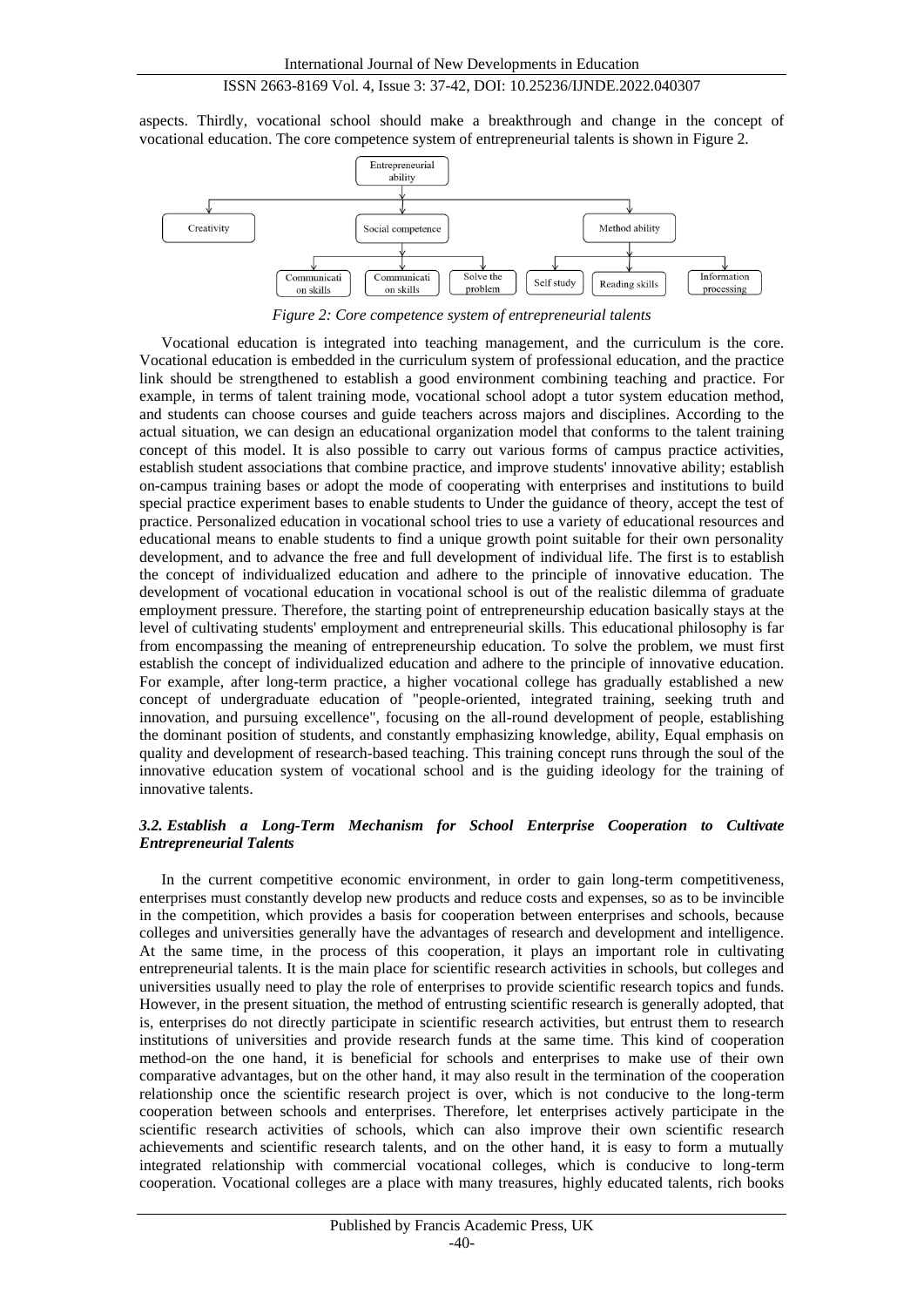and materials, a large number of equipment and instruments, etc. Sending some resources can often be transformed into real productivity in a relatively short period of time, with great economic benefits. value. Moreover, most colleges and universities will have a powerful alumni association, which contains important resources. Enterprises can establish business cooperation relationships with other enterprises through the contacts of colleges and universities. Therefore, by digging deep into the resources of the school, for the enterprise itself, definitely a huge treasure. The school entrepreneurship practice teaching system of the simulated enterprise is shown in Figure 3.



*Figure 3: School entrepreneurship practice teaching system of simulated enterprises*

The cultivation of entrepreneurial talents needs a lot of practical activities, and schools should actively build platforms with enterprises to build practical teaching bases. Enterprises can choose to build training bases with their counterparts in vocational school according to their own business characteristics and technical conditions. One form is to move enterprises to schools, that is, schools provide places and even some basic equipment, and enterprises provide funds, equipment and management personnel, which can directly provide practical operation platforms for teachers and students in schools, and at the same time, they can make better use of the R&D capabilities of schools. The other form is to move schools into enterprises. That is to say, according to the training purpose and plan of the school, students from vocational school are arranged to go to the enterprise for practical training, and included in the assessment as course credits, even after the training, excellent students are considered for direct employment.

## **4. Conclusion**

To sum up, under the background of "mass startups and innovation", relying on the schoolenterprise cooperation platform to carry out the cultivation of startups and innovation talents is conducive to promoting the employment and entrepreneurship of students in vocational school, and deepening the production and education of vocational school. Integrate and meet the needs of social enterprises for talent. Vocational school should strengthen their emphasis on vocational education, change their concepts, and actively integrate innovation into the whole process of talent training. , and truly realize the benefits of schools, governments, enterprises, society and students.

## **Acknowledgements**

Fund: This paper was funded by Zhejiang Educational Science Planning Project (No. 2021SCG171).

## **References**

*[1] Carter R G , Mundorff K , Risien J , et al. Innovation, entrepreneurship, promotion, and tenure[J]. Science, 2021, 373(6561):1312-1314.*

*[2] Ye J. Optimization path of industrial real estate development under the mass entrepreneurship and innovation environment [J]. Boletin Tecnico/Technical Bulletin, 2017, 55(14):231-235. [3] Zhang F, Xi L. An Evaluation Model for the startups and innovation Thinking Ability of College*